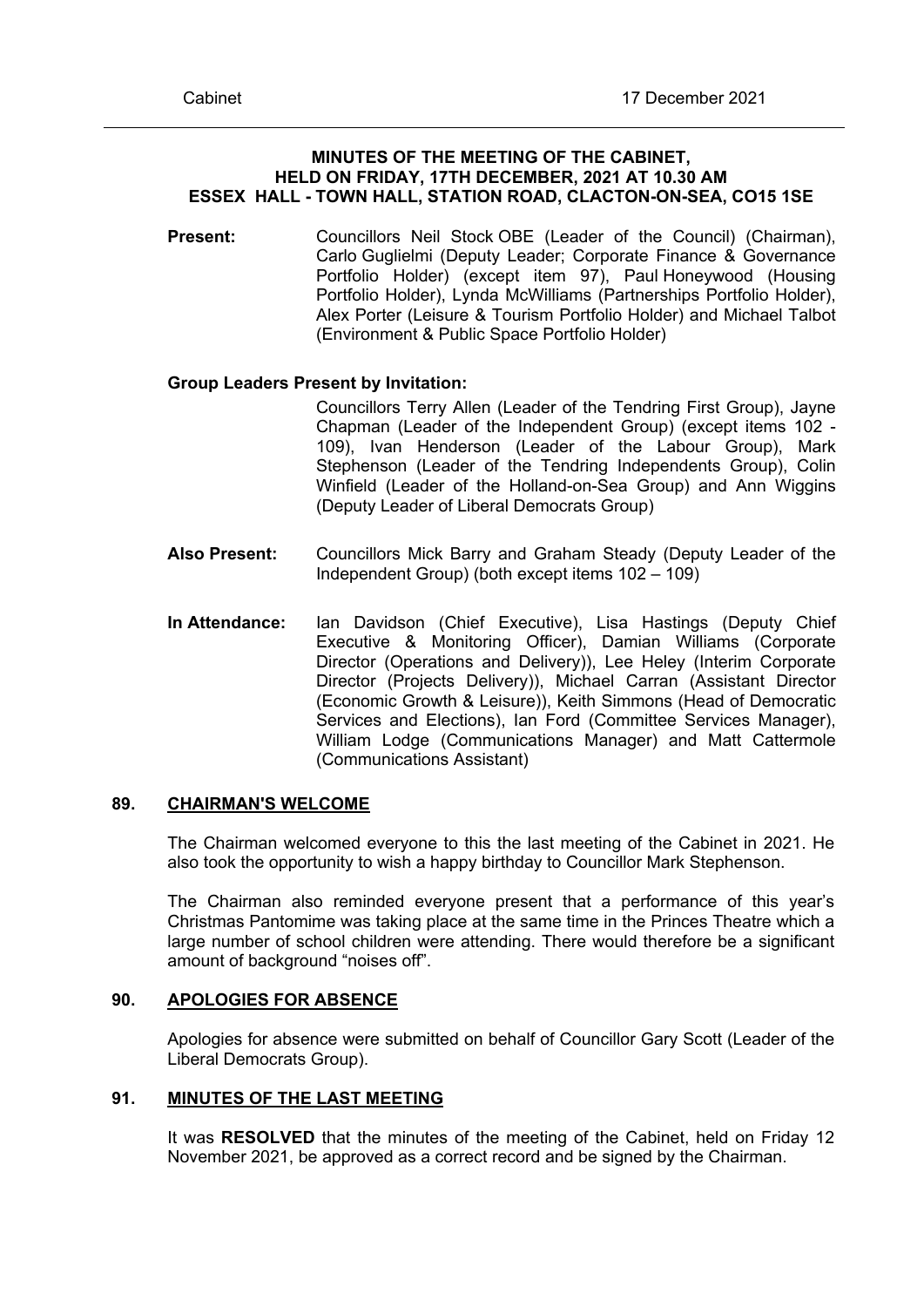## **92. DECLARATIONS OF INTEREST**

Councillor G V Guglielmi declared a Personal Interest in relation to Agenda Item 8 - Leader of the Council's Items – A.2 – Freehold Disposal of Redundant Office Site at Weeley and informed the Cabinet that he would withdraw from the meeting at the appropriate juncture and take no part in its consideration and decision making on this matter.

Councillor I J Henderson declared a Personal Interest in relation to Agenda Item 11 - Report of the Leisure & Tourism Portfolio Holder – A.5 – The Future of Joint Use Sports Facilities. He also stated that he had been granted a Dispensation by the Council's Monitoring Officer in order to allow him to speak on this matter.

## **93. ANNOUNCEMENTS BY THE LEADER OF THE COUNCIL**

There were no announcements made by the Leader of the Council on this occasion.

## **94. ANNOUNCEMENTS BY CABINET MEMBERS**

#### Cyber Security Issues

The Corporate Finance & Governance Portfolio Holder (Councillor G V Guglielmi) informed Cabinet that the Council was responding to a major international cybersecurity alert and that, with the exception of Careline operations, all IT services were currently off-line. Officers were working hard to rectify and restore those services as soon as possible and he apologised for the inconvenience caused to all those affected.

Cabinet noted the foregoing.

# **95. MATTERS REFERRED TO THE CABINET BY THE COUNCIL**

There were no matters referred to the Cabinet by the Council on this occasion.

## **96. MATTERS REFERRED TO THE CABINET BY A COMMITTEE - REFERENCE REPORT FROM RESOURCES AND SERVICES OVERVIEW & SCRUTINY COMMITTEE - A.1 - TENDRING DISTRICT COUNCIL ENFORCEMENT**

Cabinet was aware that, at its meeting held on 1 November 2021 (Minute 33 referred) the Resources and Services Overview & Scrutiny Committee ("the Committee") had scrutinised enforcement throughout the Council.

After a detailed discussion the Committee had **RECOMMENDED** to Cabinet:-

- *1. the protection of trees on land to be developed be considered with the view to seeking to prevent a loss of trees in sites that are approved for development,*
- *2. Essex County Council be requested to plant a tree for each highway or other tree removed by it as close as possible to the site of the removed tree,*
- *3. the Council looks at the reintroduction of Perspex lamp post signs to reinforce the message about not dog fouling and the penalty for those that all their dogs to foul in conjunction with ward Councillors,*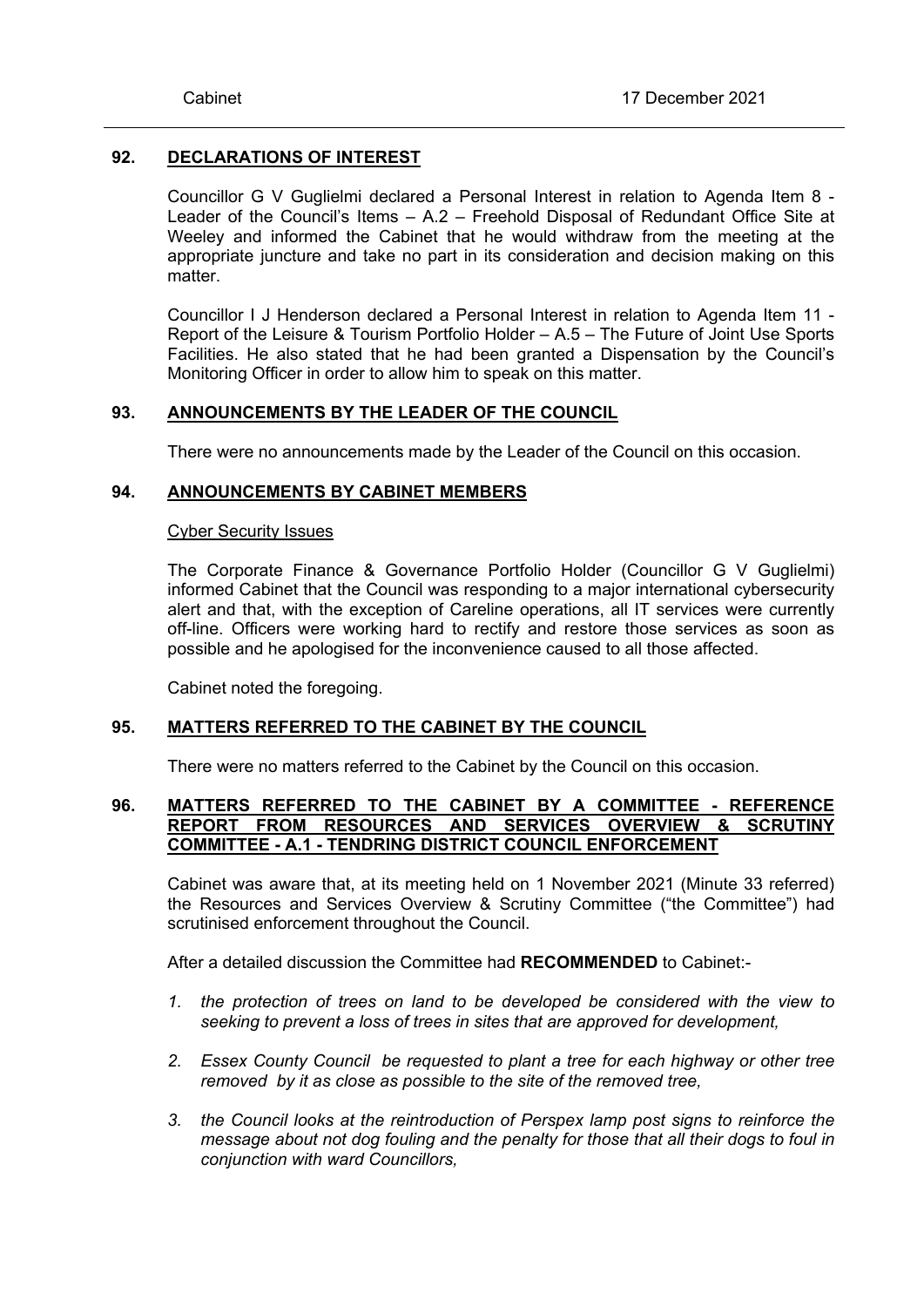- *4. the Council discuss again the relative advantage of deploying covert cameras as part of enforcement, particularly for those specific areas where there is reoffending, in order to identify those offenders,*
- *5. the legal position be considered on the responsibility of those who sell fast food for litter that comes from the packaging provided by those who sell fast food,*
- *6. the reasoning why there have been no FPN's issued in respect of breaches of the PSPO, dog fouling, fly-tipping and littering be shared with the Committee, and*
- *7. the Council uses social media and the press to make a push to highlight our Community Ambassadors, ASB case officer and Town Centre Officer, the powers they have and the tickets, fines they can issue.*

The Cabinet had before it the response of the Environment & Public Space Portfolio Holder thereto as follows:-

*"As the portfolio holder under whose remit most of the recommendations fall I acknowledge that they are all issues that contribute to the corporate plan priority of Effective Enforcement and Regulation. I shall therefore be discussing the recommendations with the relevant officers such that should they be accepted by Cabinet we can either implement or explore further with other agencies as appropriate."*

Having considered the recommendations of the Resources and Services Overview & Scrutiny Committee, together with the response of the Environment & Public Space Portfolio Holder thereto:-

It was moved by Councillor Talbot, seconded by Councillor McWilliams and:-

**RESOLVED** that the recommendations made by the Resources and Services Overview & Scrutiny Committee be noted and that the response of the Environment & Public Space Portfolio Holder thereto be endorsed.

# **97. LEADER OF THE COUNCIL'S ITEMS - A.2 - FREEHOLD DISPOSAL OF REDUNDANT OFFICE SITE AT WEELEY**

Earlier on in the meeting Councillor G V Guglielmi had declared a Personal Interest in relation to this item. He thereupon withdraw from the meeting at this juncture and took no part in Cabinet's consideration and decision making on this matter.

Cabinet gave consideration to a report of the Leader of the Council (A.2) in order to decide whether its decision of 16<sup>th</sup> December 2016 to sell the Council's office site at Weeley, once vacated, was still the best use of the site in achieving the goals of the Council, or whether the site should be used to deliver new homes including new, high quality Council Housing and hence to:

- (a) appropriate the land at the Council's office site at Weeley for planning purposes, which would facilitate the carrying out of housing development; and
- (b) agree to the principle of disposing of part of the site, at best consideration, for development to be secured on the whole site, including the part to be retained by the Council.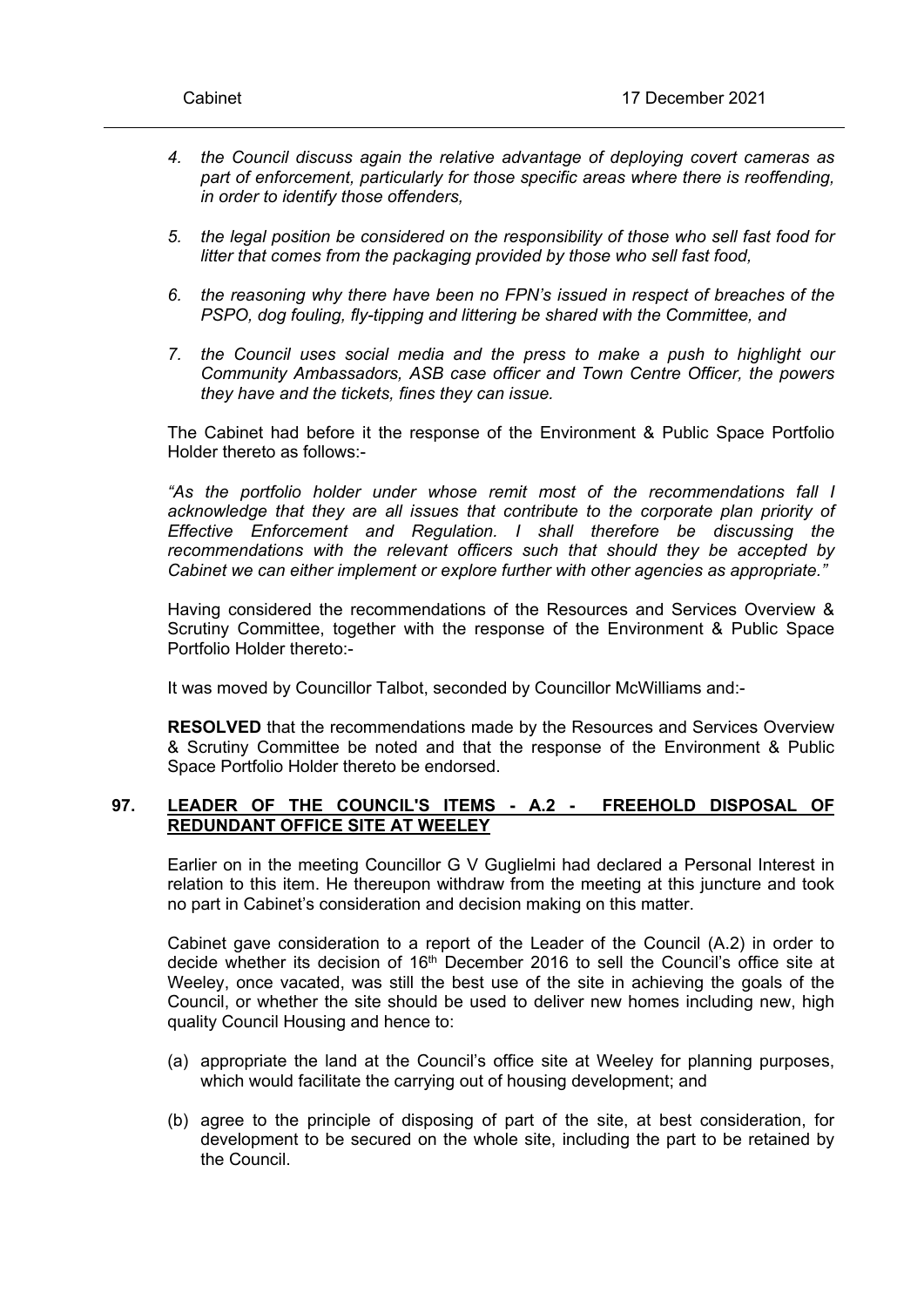Cabinet was aware that the disposal of the Council's office site at Weeley ("the Weeley site") was a key part of the Council's Office Transformation programme. Disposal of the Weeley site would reduce ongoing revenue costs and would reduce the Council's emissions.

The Cabinet had agreed "Basic Rationalisation" as the preferred option for Office Transformation proposals at its meeting held on 16 December 2016, which had included selling the Weeley site. The Chief Executive had then signed off a business case based on the option agreed by Cabinet on 14 September 2017.

The essence of those business case proposals was to improve efficiency services and facilities by:

- Facilitating flexible working;
- Making more services and information available electronically;
- Extending buildings at Barnes House and refurbishing other offices at Pier Avenue and at the Town Hall; and
- Disposing of facilities at Westleigh House, Clay Hall and the Weeley site.

The Office Transformation project was primarily aimed at service improvement and ongoing revenue savings.

Members were informed that the bulk of those measures were now in place with the final phase of the project at the Town Hall nearly completed and the remodelling of the Council's office building in Pier Avenue had been completed.

In preparation for the vacation of the Weeley site, officers had invited bids for the disposal of the site from two identified potential "Special Purchasers".

Cabinet was advised that the RICS Valuation – Global Standards of 31 January 2020 defined a Special Purchaser as: *"A particular buyer for whom a particular asset has a special value because of advantages arising from its ownership that would not be available to other buyers in a market."* Special Value was defined as: *"An amount that reflects particular attributes of an asset that are only of value to a special purchaser."*

The potential Special Purchasers identified had been:

- a builder/developer with controlling interests in land adjoining the site on three sides (the fourth was adopted highway); and
- the housing partnership set up by Essex County Council with the objective of working with other public bodies in order to facilitate efficiency in the public estate and the creation of additional housing within Essex.

In order to validate whether offers from the potential Special Purchasers represented "Special Value", officers and the Council's appointed professional valuer, had carried out additional soft market testing. In addition, one of the original bidders had made an improved offer.

In this case, the bids received had included alternatives to cash consideration in the form of the retention by the Council of some homes to be constructed on the site. The consideration of any proposals would involve not taking a capital receipt for the General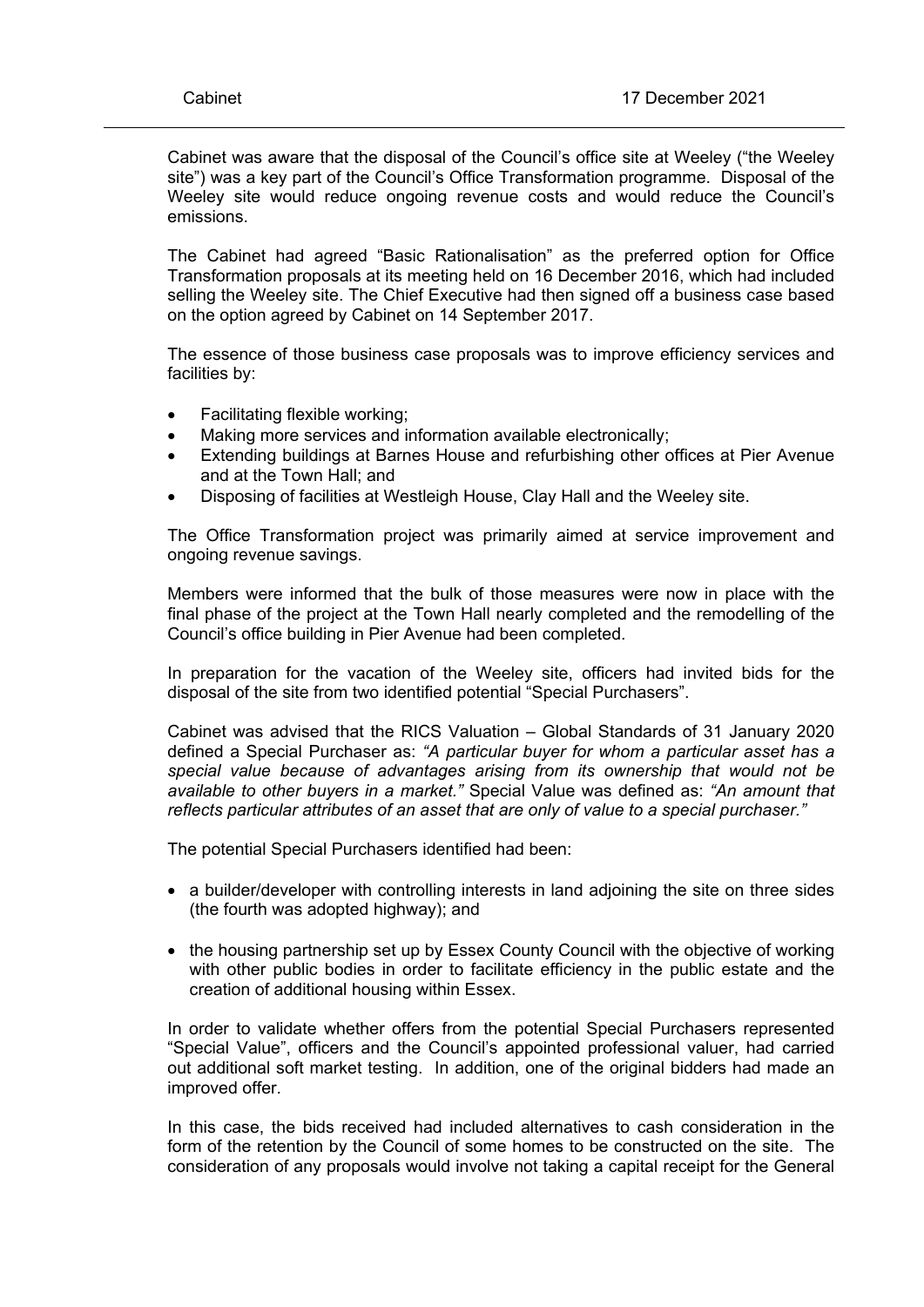Fund, but to allow homes to be constructed for the benefit of the Housing Revenue Account.

It was felt that the soft market testing had demonstrated that open marketing or disposing at auction was potentially advisable if the Council were to seek an entirely financial consideration for the site. Alternatively, the Council could appropriate land for any purpose for which the Council was authorised. Consequently, the Weeley site could be appropriated for planning purposes, which would facilitate the carrying out of development which was likely to contribute to the economic, social or environmental well-being of the area, or which was required in the interests of the proper planning of the area in which the land was situated.

Cabinet was reminded that this site had been allocated for housing within Section 2 of the Local Plan, which the Planning Inspector had recently confirmed was sound and could be adopted. Delivering additional Council homes was a priority established through the Council's approved Corporate Plan and Housing Strategy. The Council had been undertaking the transformation and relocation of its services delivered from the Weeley site for some time, accelerated through the pandemic with many services being delivered on-line and remotely, therefore the public need within the locality for the existing use had reduced considerably with the offices being closed to the public for over 20 months. The criteria for planning purposes was therefore clearly met.

Once appropriated, it was recommended that, subject to planning permission being obtained, part of the land should be disposed for private residential development, with part being retained and developed as council housing. Such an arrangement must ensure the Council received "best consideration", and therefore detailed heads of terms would need to be negotiated and legal agreements entered into in order to ensure the necessary development delivered the Council's priorities. Once endorsed by Cabinet, the Leader of the Council would make the necessary decisions, in consultation with the Portfolio Holder for Housing and Officers, within the principles established within this report.

In addition, prior to the occupation of the Council housing, it would be necessary for Cabinet to appropriate the land for housing purposes and at that time, the relevant accounting requirements could be undertaken following the requisite decisions.

Having duly considered all of the information and advice contained in the Leader of the Council's report and in order to enable this matter to be progressed to a satisfactory conclusion:-

It was moved by Councillor Stock OBE, seconded by Councillor P B Honeywood and:

#### **RESOLVED** that Cabinet –

- (a) agrees that the Council's office site at Weeley, once vacated by the Authority, is no longer required for the purposes for which it is currently held and should be used instead for development to deliver new homes including new, high quality Council Housing;
- (b) formally appropriates the land including the Council's office site at Weeley for planning purposes, which will facilitate the carrying out of housing development;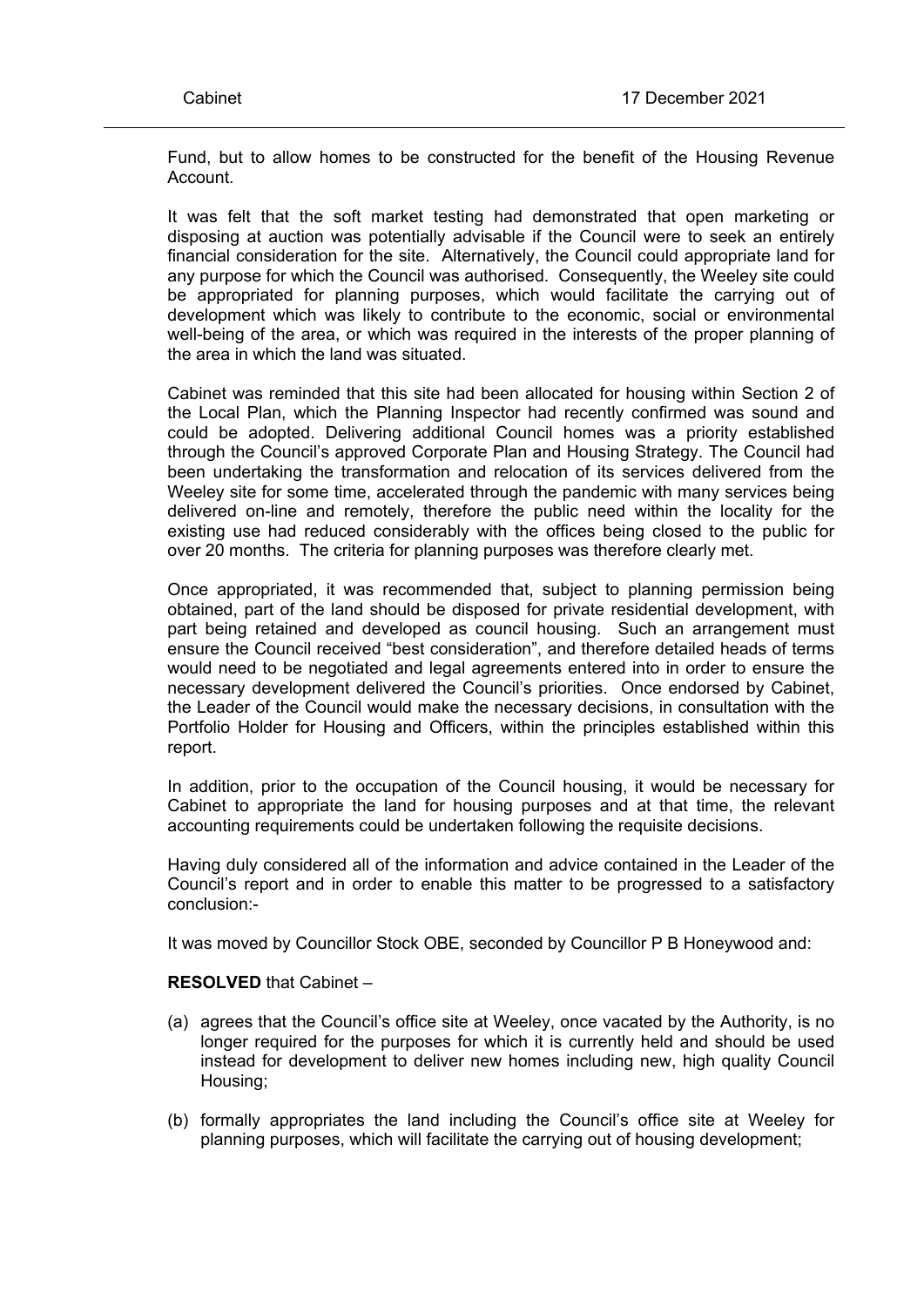- (c) agrees to the principle of disposing of part of the site, at best consideration, and subject to planning permission, for development to be secured on the whole site, including the part retained by the Council;
- (d) acknowledges that any legal agreement for redevelopment of the land will require specified works relating to the construction of Council housing and therefore, grants an exemption under the Council's Procurement Procedure Rules for the procurement of such construction works; and
- (e) subject to best consideration being demonstrated / secured and meeting the requirements set out within the Housing Acquisitions and Development Policy, the Leader of the Council, in consultation with the Portfolio Holder for Housing, the Corporate Director (Operations and Delivery), the Section 151 Officer and the Monitoring Officer, be authorised to make the necessary decisions to enable the Heads of Terms to be agreed, the necessary consents to be obtained and legal agreements to be entered into within the principles established within this report.

### **98. LEADER OF THE COUNCIL'S ITEMS - A.3 - FURTHERING THE COMMITMENT TO THE COUNCIL'S CORPORATE PLAN 2020-24 - DEVELOPING HIGHLIGHT PRIORITY ACTIONS FOR 2022/23**

Cabinet gave consideration to a report of the Leader of the Council (A.3) which set out the Leader of the Council's and Portfolio Holder's initial thoughts for the highlighted priorities for year three (2022/23) of the Corporate Plan term.

Cabinet recalled that the Council's strategic direction was set out in its Corporate Plan which had been adopted unanimously by Full Council on 21 January 2020 (Minute 78 referred) and which covered the period 2020-24. That strategic direction itself sought to reflect the issues that mattered most to local people, the national requirements from Government and the challenges that faced the District over that time period.

The themes of the 2020/24 Corporate Plan were:

- *Delivering High Quality Services*
- *Building Sustainable Communities for the Future*
- *Strong Finance and Governance*
- *Community Leadership through Partnerships*
- *A Growing and Inclusive Economy*

The Corporate Plan itself was set out at Appendix A to the Leader's report.

Cabinet was aware that it established each year its priority actions to deliver against the Corporate Plan and thereby ensure that the ambition of that Plan was central to its work. The priority actions did not cover every separate element of the ambition of the four year Corporate Plan; nor were they intended to indicate that other projects, schemes or activities were not being pursued. They were though intended to reflect imperatives across the Council and for the District and actions that it was right to focus on in this year.

Members were reminded that when the Corporate Plan had been adopted it could not have been predicted that the world, including the UK, would be severely impacted by the Coronavirus pandemic. It was in the face of the pandemic that this Council had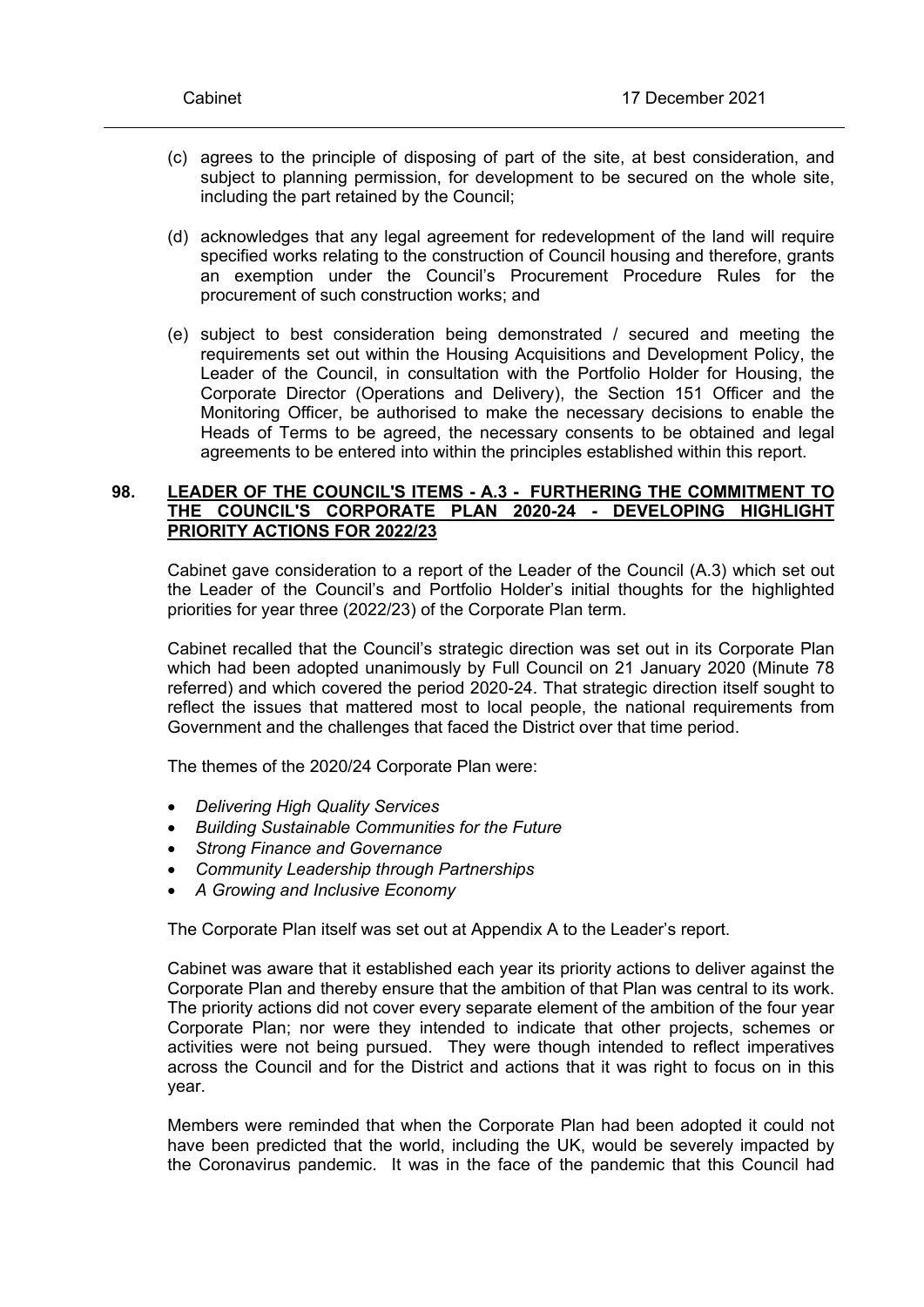responded to the particular challenges that had emerged. Whilst that had impacted on the work of the Council, including individual schemes, activities and projects, progress against the Corporate Plan priorities had continued.

The highlight priorities for 2021/22 were set out at Appendix B to the Leader's report for Members' reference purposes only.

It was against this backdrop of the Covid-19 pandemic that the Cabinet intended to make further steps to deliver the intentions of the Corporate Plan.

Members were informed that the initial highlight priorities for 2022/23 had been prepared following consultation with individual Portfolio Holders and the Leader of the Council and these were set out at Appendix C to this report for Cabinet's collective consideration.

Finalised proposals for the highlight priorities for 2022/23 and milestones would be considered by Cabinet on 28 January 2022. Prior to that, views on the highlight priorities were invited and would be reported to that meeting.

Having duly considered the highlight priorities for 2022/23 and milestones as contained in Appendix C to the Leader of the Council's report:-

It was moved by Councillor Stock OBE, seconded by Councillor G V Guglielmi and:

#### **RESOLVED** that -

- (a) the initial highlight priorities for 2022/23, as set out at Appendix C to item A.3 of the Report of the Leader of the Council, be approved for the purposes of a consultation;
- (b) all Councillors, other partners and the public be invited to consider the initial priorities referred to in (a) above; and
- (c) the outcome of the consultation referred to in (b) above be reported to Cabinet on 28 January 2022 in order that Cabinet can formally adopt its finalised key priority actions for 2022/23.

## **99. CABINET MEMBERS' ITEMS - REPORT OF THE CORPORATE FINANCE & GOVERNANCE PORTFOLIO HOLDER - A.4 - UPDATED FINANCIAL FORECAST AND INITIAL BUDGET PROPOSALS 2022/23**

Cabinet gave consideration to a report of the Corporate Finance & Governance Portfolio Holder (A.4) which sought its approval for the updated financial forecast and proposed budget position for 2022/23 to be submitted for consultation with the Resources and Services Overview and Scrutiny Committee, which was required under the Budget and Policy Framework Procedure Rules within the Council's Constitution.

Members were aware that a 'live' 10-year financial forecast was maintained and reported to them throughout the year. The most up-to-date position in December each year was translated into the detailed budget for the following year for consultation with the Resources and Services Overview and Scrutiny Committee.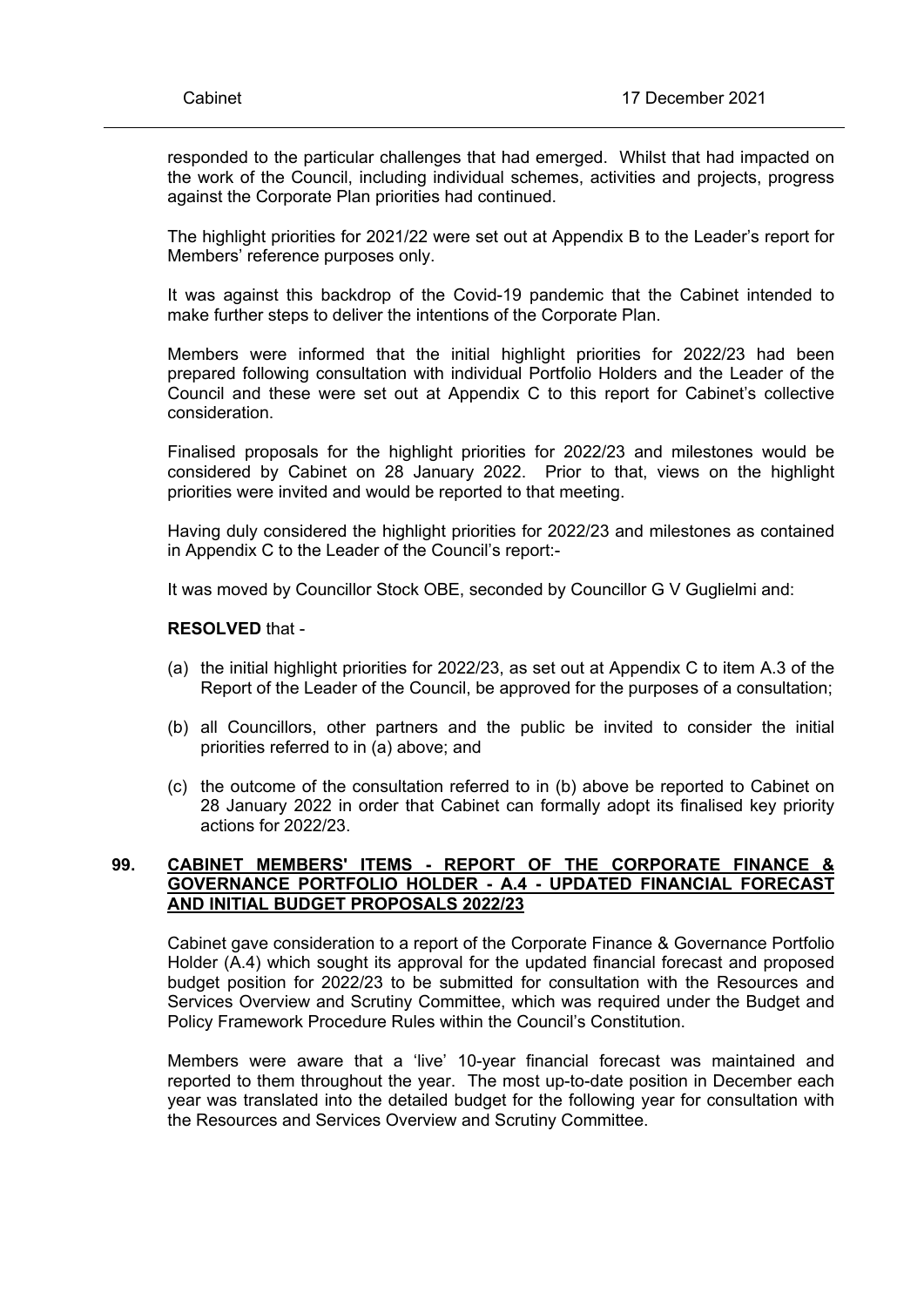As part of maintaining a 'live' forecast, this current report 'built' on the last position that had been presented to Cabinet on 12 November 2021.

It was reported that, despite the challenging financial and economic environment, confidence in the long term approach to the forecast remained, which was supported by the forecast risk fund. The Council had maintained a prudent and sustainable approach to its long term plan and had continued to 'live within its means', which had to date enabled it to respond to exceptional issues such as the COVID 19 pandemic without the need to make short term / adverse decisions that could have affected the provision of front-line services.

Cabinet was made aware that there were a number of emerging cost pressures that were currently reflected in the forecast, and that this report also highlighted a number of items that were planned to be mitigated via one-off funding or via the use of existing reserves / budgets to underwrite their overall risk to the forecast.

Members were informed that cost pressures to date largely reflected unavoidable items. Given the pressures on the 'base' budget, it was proposed to consider 'optional' cost pressures via a separate process that would include the development of a Corporate Investment Plan that would seek to prioritise further investment from available funding such as the reprioritisation of existing budgets or from additional funding that might become available from the Government.

Cabinet was advised that on-going savings of just over £0.200m had been identified as part of the early phase of developing a zero based approach to budget setting. This was behind the target of £0.450m, which highlighted the importance of quickly developing this framework during 2022 in order to identify the required level of savings over the remaining life of the forecast.

Members were further advised that, at this stage of the budget process, there was a net deficit of £1.488m forecast in 2022/23**,** an improvement of £0.154m compared with the £1.642m deficit reported to Cabinet on 12 November 2021. Therefore, the forecast remained within the financial boundaries set out in the long-term plan.

It was envisaged that, although subject to potential changes over the remaining budgetsetting period, the current forecasted deficit of £1.488m would be met by drawing money down from the Forecast Risk Fund.

It was reported that a review of reserves had also been undertaken, which had highlighted the need to hold a number of reserves to support key actions / activities as part of the Council's overall prudent and sustainable approach to managing its finances. However, a number of reserves would remain under review as part of the development of the budget and the new Corporate Investment Plan.

Cabinet's attention was drawn to the fact that, at the time of finalising the Portfolio Holder's report, the Local Government Finance Settlement for 2022/23 had yet to be announced. If announced in time, any changes emerging from the settlement would be reported to Cabinet in January 2022 when it considered its final budget proposals for recommending to Full Council in February 2022. The budget included a council tax levy increase of £5, with this level of increase expected to be confirmed as allowable as part of the finance settlement announcements. No revenue support grant had been included in the budget for 2022/23, but similarly to the late announcement last year, the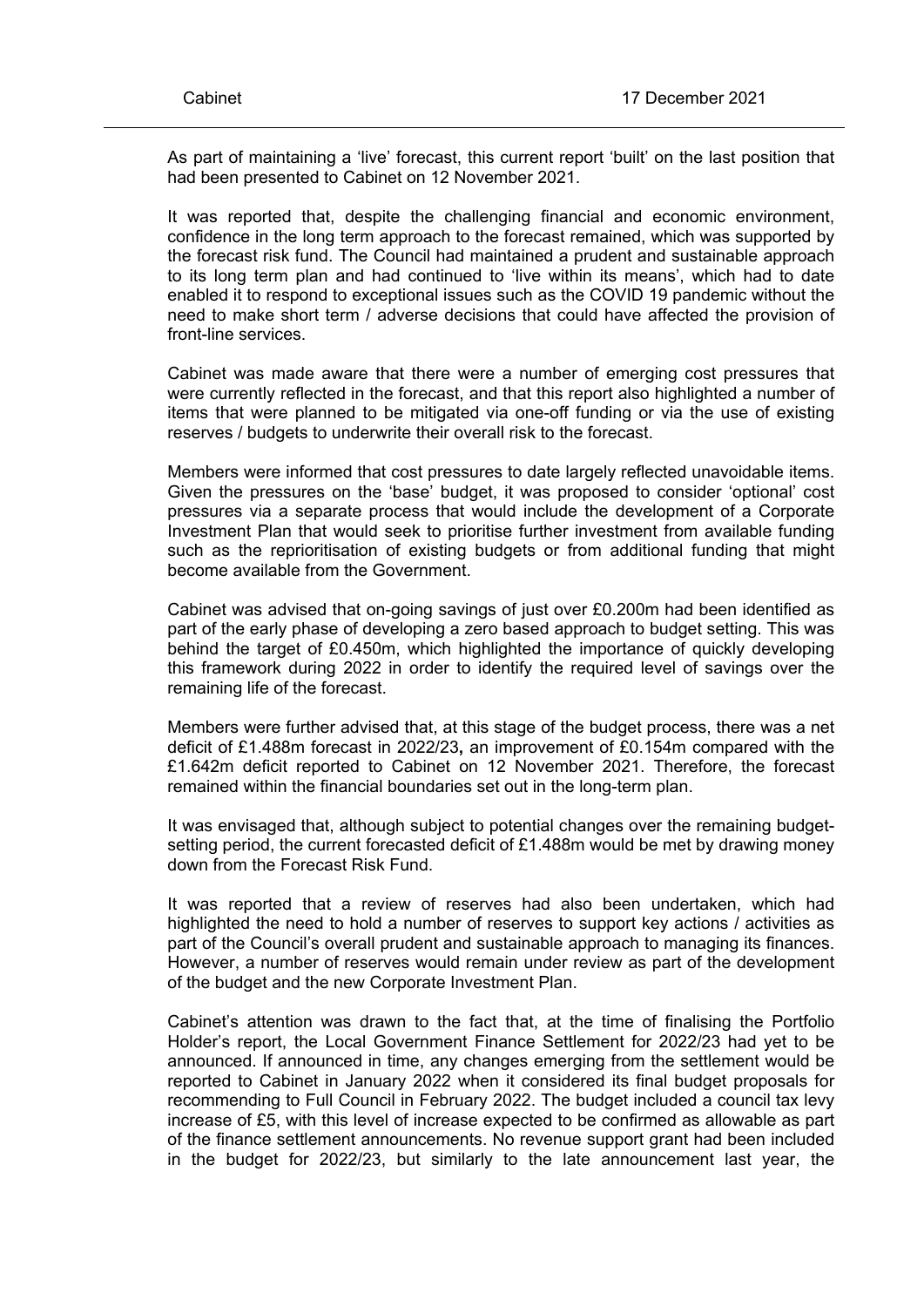Government could provide some funding again for next year, especially when reflecting on the on-going financial impact of COVID 19 on Local Authorities.

With the above in mind, the final position for 2022/23 was likely to be more positive than the £1.488m currently reported, especially as the final expected income position for business rates had also yet to be finalised.

Once the final position for 2022/23 was determined, the remaining years of the 10-year forecast would be revised, set against the budget position for 2022/23 and would be reported to Members later on in the budget setting process.

The Corporate Finance & Governance Portfolio Holder made the following statement:-

*"This report provides the most up-to-date forecast and 'builds' on the position we considered back on 12 November. I now have three positives to report since that date, which are:-*

- *(1) the underlying Council Tax position, which continues to recover, with an increase in both the property base and collection fund surplus for 2022/23. In terms of the property base, this is driven primarily by an increase in raw property numbers, which have increased by over 900. Taking this favourable council tax position into account, there is now an extra £390,000 of income that has been included in the forecast compared to the figure reported in November;*
- *(2) although business rate income figures have not yet been included, we will do so in January when they are finalised, and we are optimistic that these should provide an improved position to the current forecast; and*
- *(3) we are still waiting for the Local Government Settlement to be confirmed, but we remain hopeful that the Government will continue to provide underlying support to Councils, especially with the continuing impact from COVID-19.*

*Hopefully these two latter points should enable us to reduce the estimated deficit further for 2022/23.*

*In terms of savings, we have identified just over £200,000 against the target of £450,000. It is therefore important that we continue to draw out savings and efficiencies over the later years of the forecast.*

*In terms of cost pressures, we have managed to limit on-going cost pressures to roughly the figure of £250,000 already built into the long-term plan. However, there are some additional cost pressures that may emerge next year but, at the moment, we think we can manage them within the overall budget and underwrite the associated risks via existing budgets.*

*We have been sensible and prudent over recent years and not exposed the Council to unnecessary risks that others have – some local authorities are now wrestling with the consequences of taking a less prudent approach.*

*The report also sets out a review of reserves, which hopefully provides some context to why they are held and dispels the myth that we are sitting on significant uncommitted*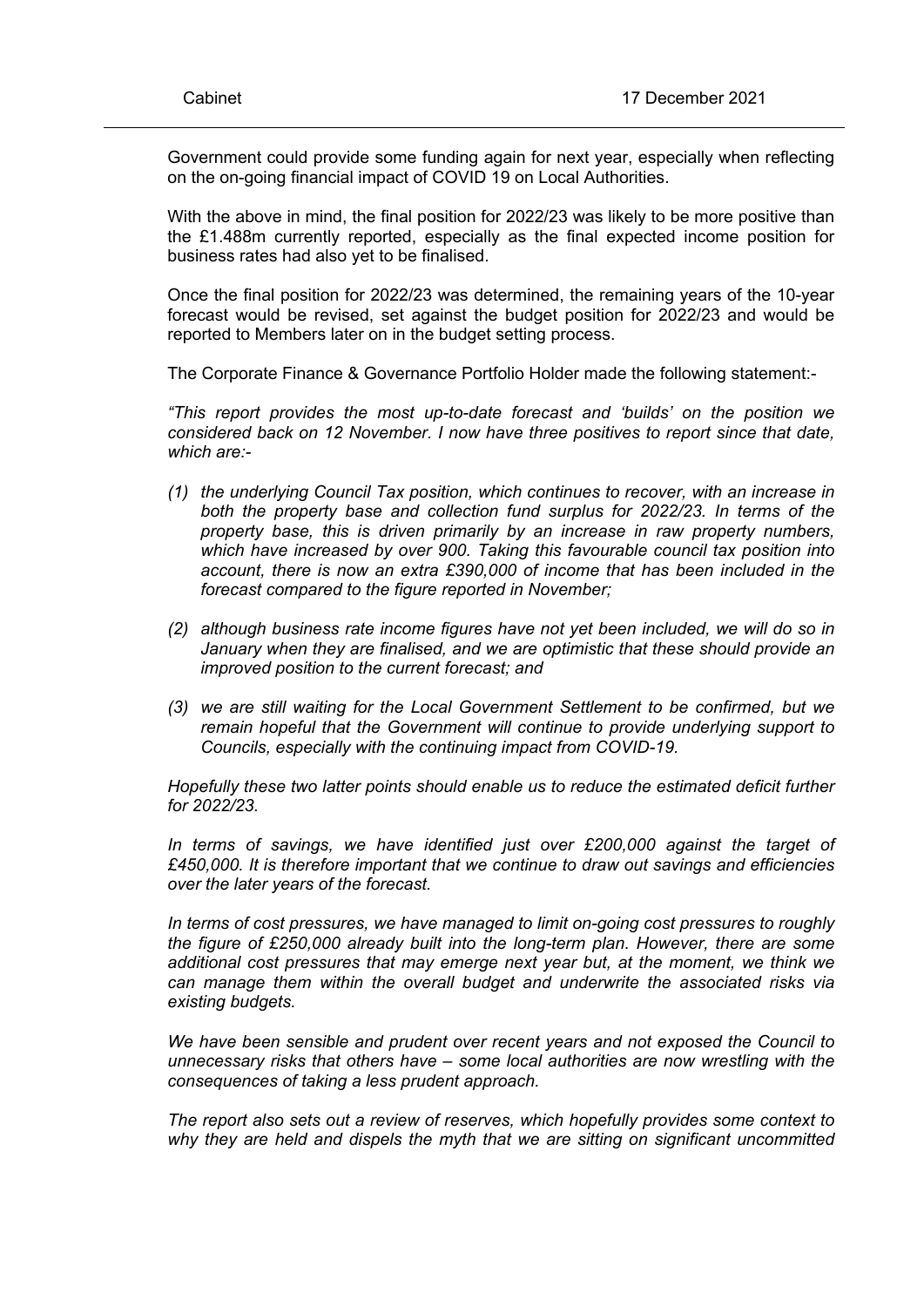*reserves – as set out in the report, they all play an important part of supporting the wider financial position of the Council.*

*The long-term approach continues to provide the flexibility we need and prevents shortterm "knee-jerk" reactions and gives us the time to make well-informed and considered decisions.*

*It is also worth highlighting that the Resources and Services Overview & Scrutiny Committee were unable to review the Quarter 2 financial performance position at their most recent meeting on 13 December. However, I understand that they will be bringing a number of financial issues together, including the report we are considering today as part of their wider budget review activities in January, and I look forward to receiving their comments."*

Having duly considered all of the information and advice contained in the Corporate Finance & Governance Portfolio Holder's report and in order to enable the updated financial forecast and proposed budget position for 2022/23 to be submitted for consultation with the Resources and Services Overview and Scrutiny Committee in accordance with the requirements of the Council's Budget and Policy Framework Procedure Rules:-

It was moved by Councillor G V Guglielmi, seconded by Councillor P B Honeywood and:-

## **RESOLVED** that Cabinet –

- (a) approves the updated Financial Forecast and proposed position for 2022/23 as set out in the Corporate Finance & Governance Portfolio Holder's report and the appendices thereto; and
- (b) requests the Resources and Services Overview and Scrutiny Committee's comments on this latest financial forecast and proposed position for 2022/23.

## **100. CABINET MEMBERS' ITEMS - REPORT OF THE LEISURE & TOURISM PORTFOLIO HOLDER - A.5 - THE FUTURE OF JOINT USE SPORTS FACILITIES**

Earlier on in the meeting Councillor I J Henderson had declared a Personal Interest in relation to this item. However, he had been granted a Dispensation by the Council's Monitoring Officer in order to allow him to speak on this matter.

The Cabinet gave consideration to a report of the Leisure & Tourism Portfolio Holder (A.5) which sets out options for consideration by Cabinet and a recommendation on how to proceed in the light of the fact that community use agreements with the Sigma Trust for the two Joint Use Sports Facilities at Brightlingsea and Harwich Sports Centres were due to end on 31 December 2021.

It was reported that, over a period of 30 years and 15 years respectively, this Council had managed community use arrangements at Brightlingsea (BSC) and Harwich Sports Centres (HSC). Agreements with the respective schools had enabled the Council to open facilities to the public on those non-Council owned sites after curriculum hours, and in some cases for daytime use also.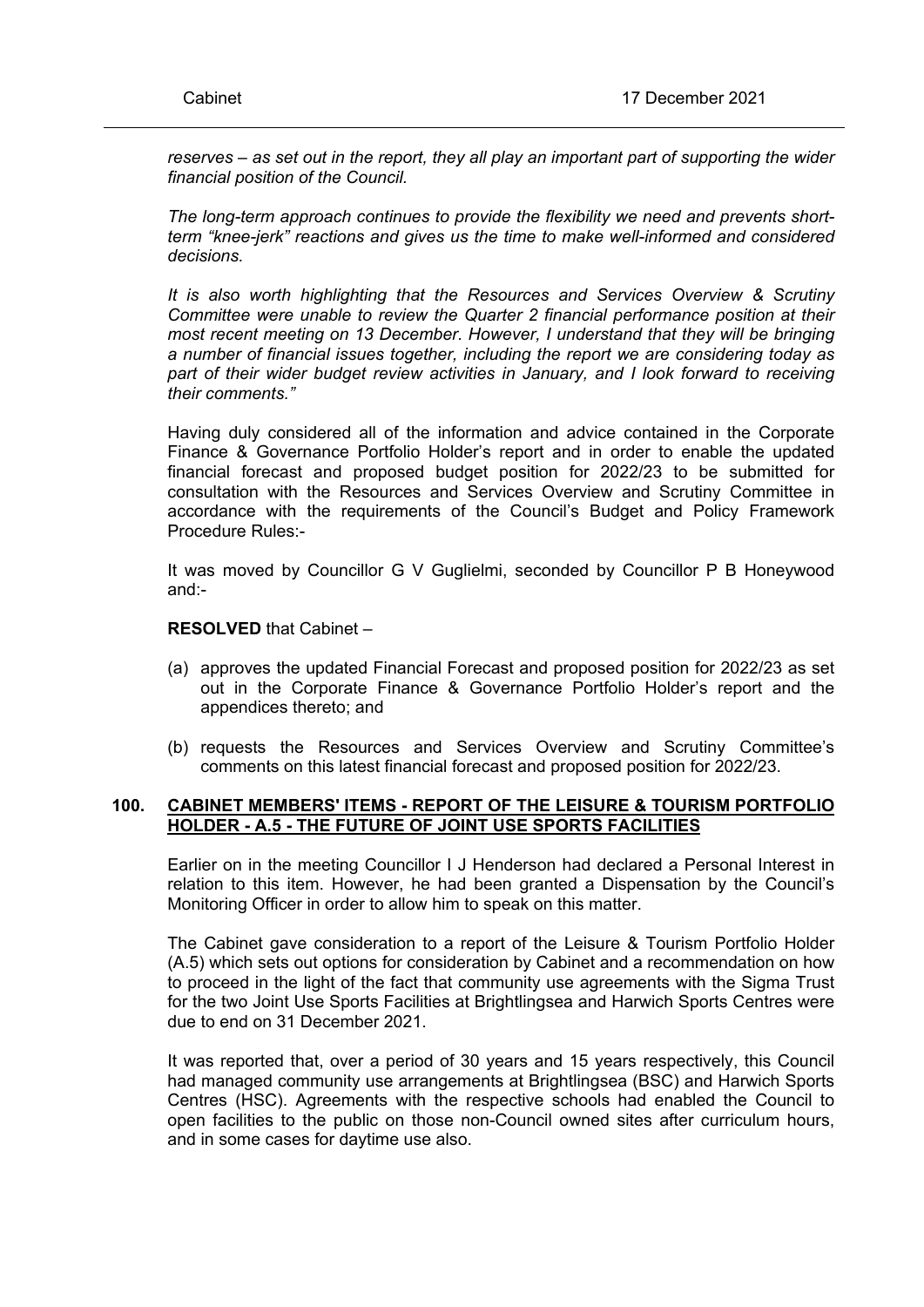Cabinet was reminded that, in August 2021, the Council, in conjunction with the Sigma Trust, had decided to extend the agreements for five months, from their original expiry date of 31 July 2021, until 31 December 2021. This was to ensure that all appropriate residents and stakeholders could be consulted and an evaluation could be undertaken for a considered decision by Cabinet on the Council's future involvement.

Members were advised that the combined subsidy for managing community use facilities on the school sites was £146,969 and prior to the Covid-19 pandemic, combined attendances had decreased year-on-year from 68,832 to 61,864 (between 2017 and 2019). In order to address that decline, a significant investment programme was considered to be necessary.

Cabinet was aware that the Council's own facilities at Dovercourt and Walton had been subject to investment over recent years and that a refurbishment was close to completion at Clacton Leisure Centre. The Joint Use Facilities also required investment and Cabinet would need to consider the viability and advisability of investing in facilities which the Council did not own. This should also be considered in the context of longer term investment requirements for the three facilities under the Council's ownership at Clacton Leisure Centre (CLC), Dovercourt Bay Lifestyles (DBL) and Walton-on-the-Naze Lifestyles (WONL).

It was reported that in order to establish local views on current and future community use of those facilities prior to a Cabinet decision, a six week consultation exercise had been carried out. The consultation focussed on those facilities incorporated into the Joint Use Agreements and the full breakdown of that exercise was set out in Appendix C to the Portfolio Holder's report. Consultation had also taken place with both Brightlingsea Town Council and Harwich Town Council, to establish opinions and whether they would consider future involvement in the operation of BSC and HSC respectively. Officers could facilitate further discussions with the respective Town Councils and the Trust, to establish if there was an appetite for involvement in opening the facilities for community use. This would also apply to any health partners, who might consider opening up a dialogue.

Members recalled that the Schools which hosted the Joint Use Sports Facilities at BSC and HSC were managed by the Sigma Trust, who also retained responsibility for Clacton County High School. BSC had been under the Trust's management since 1 January 2019 and HSC from 1 June 2017. Consultation with the Sigma Trust had also taken place.

Cabinet was informed that how people accessed physical activity had changed throughout the Covid-19 pandemic, with a visible increase in those exercising in public open space and making use of the natural environment. This had included walking, running, cycling and water sports such as Stand up Paddle Boarding. Involvement with partners in the Sport England Local Delivery Pilot was one of the Council's key priorities for 2021/22 and that scheme had invested in alternative activities which did not rely on built facilities, such as Essex Pedal Power and community 'gamification' such as Street Tag and Beat the Street.

Cabinet was aware that a Sports Facilities Strategy had been due to be brought forward for its consideration in 2020, but that this had been postponed due to the Covid-19 pandemic. As there was significant turbulence in the leisure sector and wider economy, largely instigated by two national lockdowns, it had not been considered appropriate to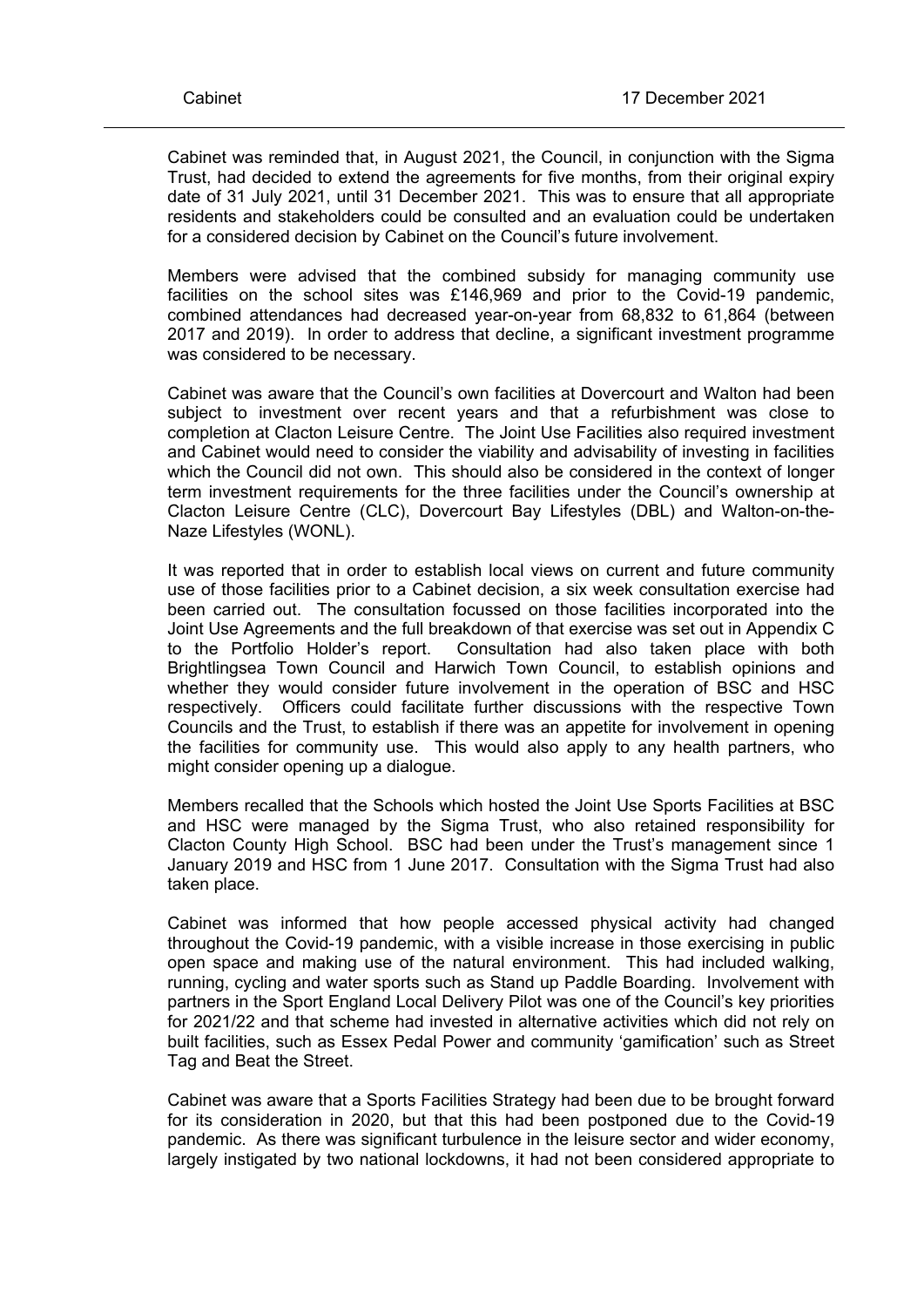adopt a strategy at that time. Proposals were in place to develop the sports facilities strategy by March 2022.

Members were advised that the aim in taking decisions on the future of the joint-use agreement was to sustain the greatest use of facilities for sport and leisure, whilst reducing significant pressure on the Council's overall financial position and, in addition, to look at meeting the Council's strategic ambitions for sport and leisure in improving local activity levels and opportunities for improving health outcomes.

To that end a number of options had been put forward by the Leisure & Tourism Portfolio Holder in his report for Cabinet to consider, namely:-

|                 | <b>Option</b>                                                                              | <b>Issues to consider</b>                                                                                                                                                                                                                                                                                                                                                                                                                                                                                                                                                                                                                                                                                                                                                                                                                                     |
|-----------------|--------------------------------------------------------------------------------------------|---------------------------------------------------------------------------------------------------------------------------------------------------------------------------------------------------------------------------------------------------------------------------------------------------------------------------------------------------------------------------------------------------------------------------------------------------------------------------------------------------------------------------------------------------------------------------------------------------------------------------------------------------------------------------------------------------------------------------------------------------------------------------------------------------------------------------------------------------------------|
| <b>Option A</b> | Renew Joint Use<br>Agreements                                                              | The current subsidy of the Joint Use<br>Facilities is almost £147,000 and attracts<br>approximately 66,000 combined visits per<br>The subsidy per attendance<br>annum.<br>between the two facilities is £2.23.<br>Feedback<br>from<br>the<br>consultation<br>highlighted the standard of the Joint Use<br>Facilities is well below the Council's other<br>facilities, and other providers.                                                                                                                                                                                                                                                                                                                                                                                                                                                                    |
| <b>Option B</b> | Continue<br>with<br>Joint<br>Use<br>Agreements<br>on<br>revised terms and<br>opening hours | There is potential to reduce the current<br>subsidy by discussing new terms for the<br>Joint Use Agreements.<br>Furthermore, a<br>reduction in opening hours would also<br>reduce overheads, such as employee<br>costs.<br>Unless significant investment is<br>made into the facilities however, the<br>standard of customer offer will be far<br>lower than that of the facilities under the<br>ownership of the Council.<br>Cabinet will<br>consider<br>the<br>viability<br>of<br>need<br>to<br>investment into facilities it does not own,<br>in the context of the long term financial<br>sustainability of its own stock. It should<br>be noted that there would be an interim<br>period where agreements would continue<br>on the current terms and conditions (and<br>subsequently existing subsidy),<br>whilst<br>new arrangements were put in place. |
| Option C        | <b>Agreements End</b>                                                                      | If agreements end, the current level of<br>attendances would be lost in<br>those<br>facilities, so<br>Cabinet should consider<br>signposting<br>customers<br>to<br>alternative<br>facilities to retain the current level of<br>activity. The Council will work with Sigma<br>Trust to explore whether block bookings,<br>clubs<br>other<br>hirers<br>and<br>can<br>be<br>accommodated within BSC and HSC. A<br>decision on the best use of the Joint Use<br>Facilities budget should be addressed in                                                                                                                                                                                                                                                                                                                                                          |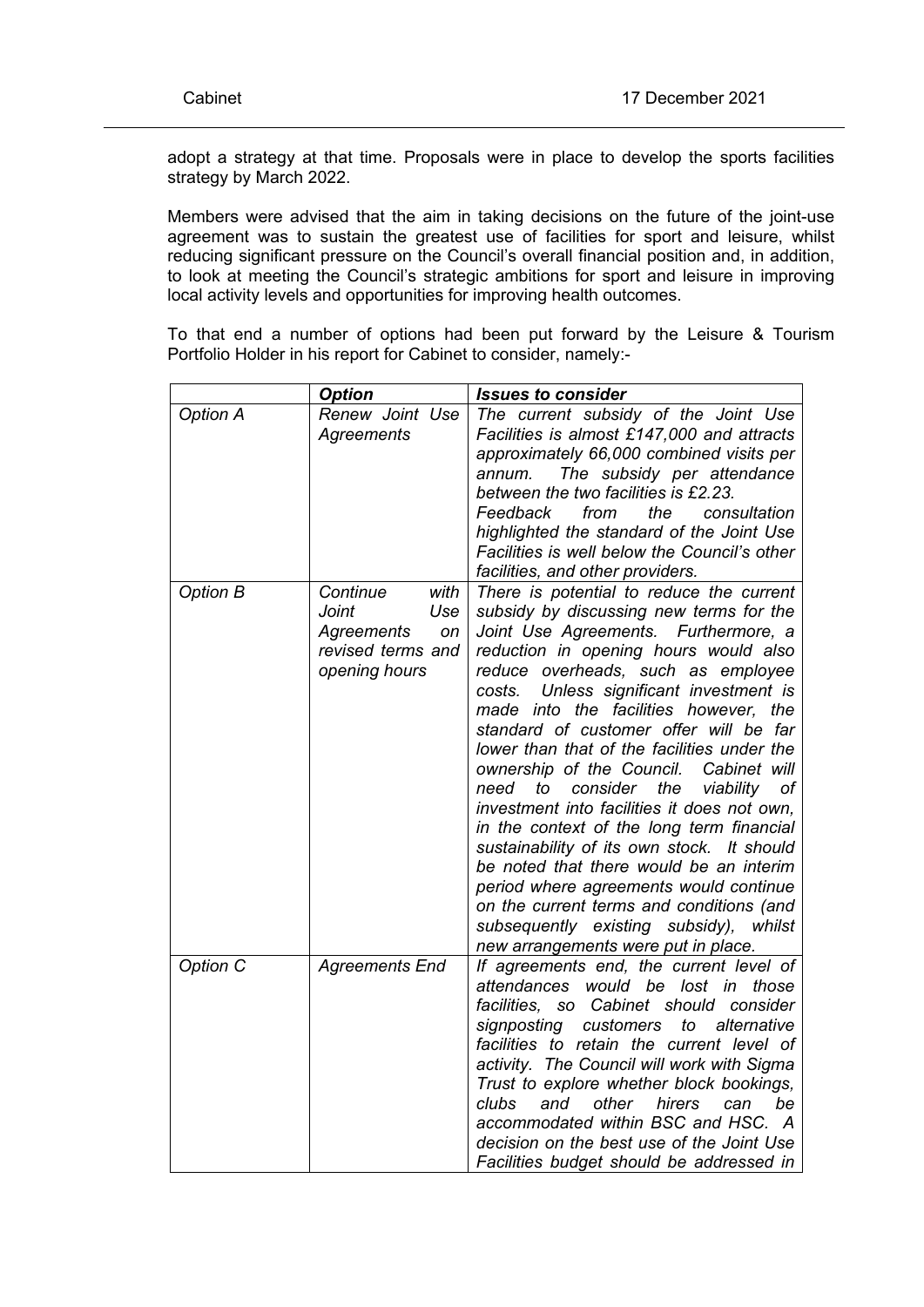| the light of the Council's wider financial  |
|---------------------------------------------|
| Facilities<br>the Sports<br>and<br>position |
| Strategy, due in March 2022.                |

It had been recommended by the Leisure & Tourism Portfolio Holder in his report that Cabinet follow Option C above and note that the Joint Use Agreements for BSC and HSC on sites outside of the Council's ownership, would expire on 31 December 2021. The Resources and Services Overview & Scrutiny Committee ("the Committee") had also considered the Portfolio Holder's report at its meeting held on 13 December 2021 (Minute 45 referred) and had decided to recommend to Cabinet that –

- *"(a) the proposal to cabinet in the report to it on the joint use sports facilities at Brightlingsea and Harwich is placed on hold (and appropriate steps taken to facilitate this status quo continuing), to allow the proposal to be considered:*
	- *(i) within the context of the councils emerging Sports Facility Strategy (due to be published in March 2022); and*
	- *(ii) in conjunction with the future intentions of the Sigma Trust (which are, as yet, unknown).*
- *(b) it adopts the above as it will allow an all-encompassing scrutiny of the future provision of Council sports facility provision and, as the Joint Use Facilities Budget is not to be immediately reallocated, there is no immediate need for this decision to be implemented.*

*[Note: In respect of appropriate steps in the above recommendation it was agreed that this shall include approaching the Sigma Trust on the issue, discussing the proposal and agreeing the extension of the agreement should the Sigma Trust agree to this.]"*

The Committee had also decided to -

- *"(a) authorise the Chairman to discuss with the Portfolio Holder for Leisure and Tourism the possibility of establishing a group of Members to consider the emerging Sports Facilities Strategy (including the provision for sports in Brightlingsea and Harwich).*
- *(b) note that the following were adopted statements by this Council in respect of sports and leisure provision:*

*Page 108 of Section 2 of Tendring District Local Plan 2013-2023 and beyond –in respect of provision for Healthy Places.*

*"Indoor sports facilities including sports halls, health and fitness facilities and swimming pools are classed as 'Community Facilities' and are protected through Policy HP2. The Council will work with partners to improve the provision of indoor sports facilities in the District and will support proposals for new facilities subject to meeting the requirements of other policies in this Local Plan and may consider the use of all delivery mechanisms including Community Infrastructure Levy to help deliver new and improved existing Indoor sports facilities to meet the needs of a growing population".*

*Page 30 of the Playing Pitch Strategy and Action Plan for Tendring District Council and its partners (June 2017):*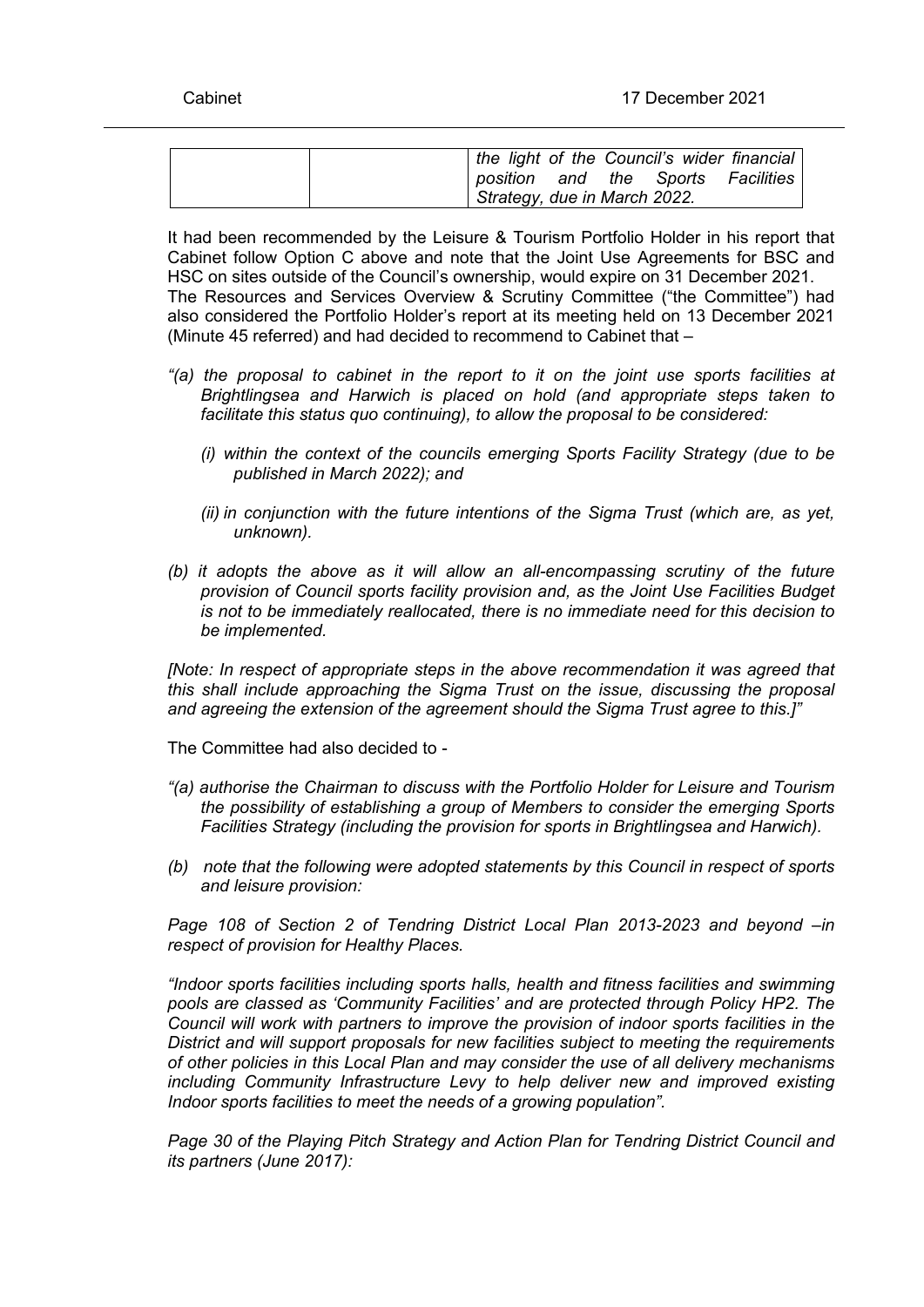*"Recommendation c – Maximise community use of education sites where there is a need to do so given the mix of provider in Tendring, there is a need for the Council and NGBs to work with other partners, for example, town and parish councils to help maximise use of outdoor sports facilities and in particular grass pitches and AGPs"."*

With the permission of the Chairman, Councillors Barry and Steady, Ward Members for Brightlingsea who were present in the public gallery, addressed the Cabinet on this matter.

During the consideration of this item the Chairman adjourned the meeting for a period of approximately 15 minutes.

Having duly considered all of the information, advice and available options contained in the Leisure & Tourism Portfolio Holder's report together with the recommendations and other submissions made by the Resources and Services Overview & Scrutiny Committee and by Members at the meeting and in order to enable this matter to be progressed to a satisfactory conclusion:-

It was moved by Councillor Porter, seconded by Councillor McWilliams and:-

**RESOLVED** that Cabinet –

- (a) notes that the Joint Use Agreements between the Council and the Sigma Trust for the Harwich and Brightlingsea Sports Centres end on 31 December 2021;
- (b) agrees to the provision of transitional support from existing resources, for up to three months, to extend the community use of the facilities where possible;
- (c) invites representatives from the relevant Town Councils and the Sigma Trust to join an engagement group to meet during the transition period to work through the operations of providing community use from the facilities;
- (d) considers the development of the leisure and sports offer across the District through the Corporate Plan and emerging strategies; and
- (e) welcomes the opportunity for the Resources and Services Overview and Scrutiny Committee to provide an input into the work identified in (d) above over the coming weeks with the Portfolio Holder for Leisure and Tourism and officers.

## **101. JOINT REPORT OF THE HOUSING PORTFOLIO HOLDER AND THE CORPORATE FINANCE AND GOVERNANCE PORTFOLIO HOLDER - A.6 - HOUSING REVENUE ACCOUNT ESTIMATES 2022/23**

Cabinet had before it a joint report of the Housing Portfolio Holder and the Corporate Finance & Governance Portfolio Holder (A.6) which sought its approval of an updated 30 year Housing Revenue Account (HRA) Business Plan and budget proposals for 2022/23.

Cabinet was aware that, similarly to the General Fund's long term forecast, a 'live' HRA Business Plan was maintained on an on-going basis, with the most up-to-date position in December each year being translated into the detailed budget for the following year for consultation with the Resources and Services Overview and Scrutiny Committee.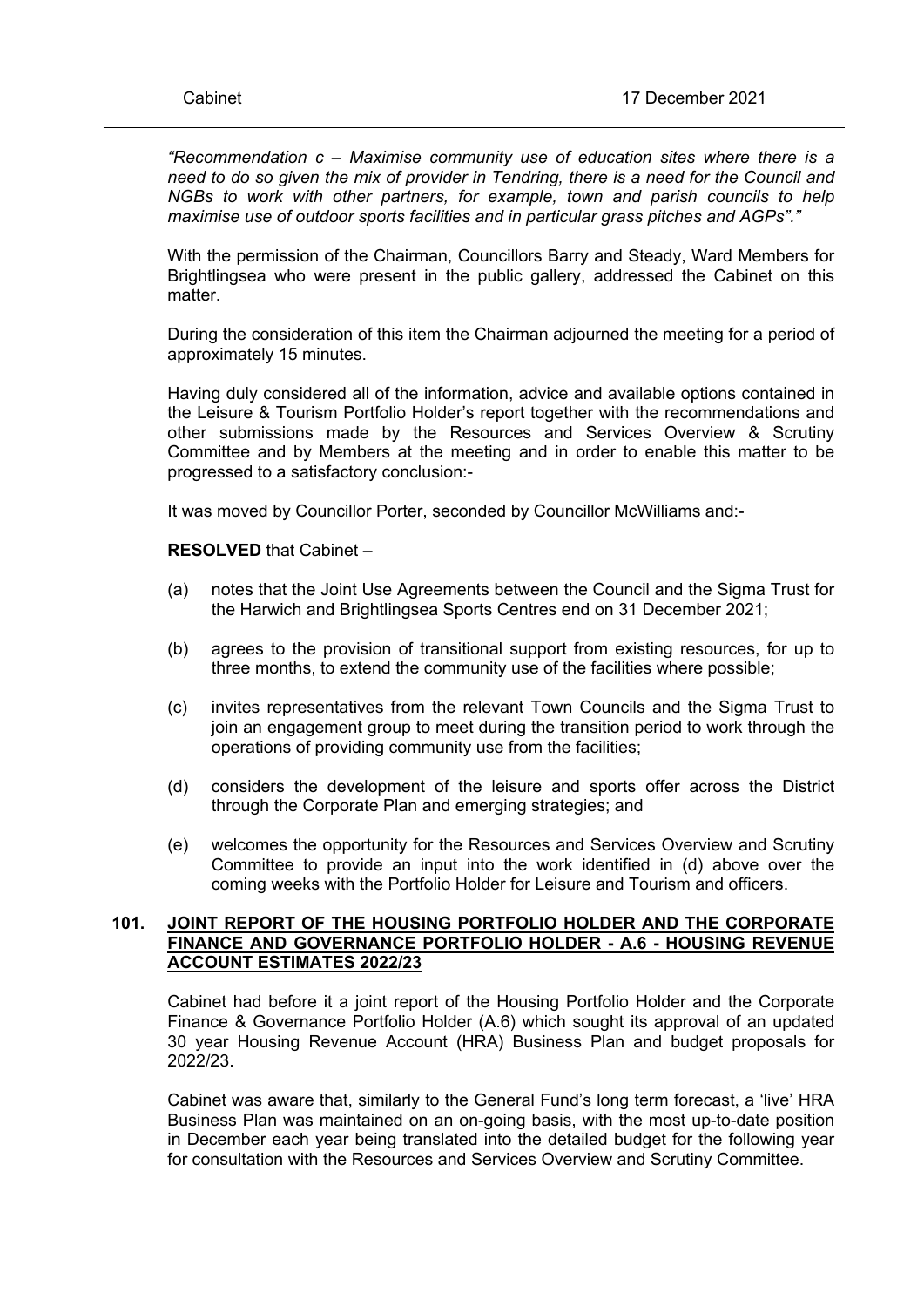It was reported that a number of changes had been made to the business plan for 2022/23 onwards that largely reflected a 'reset' in terms of a number of budget lines in response to recent increases in costs / prices and demands on the service. A significant risk also remained in terms of the potential cost pressure relating to the major repairs contribution to the capital programme in response to expected changes to the 'decent homes standard' and recommendations that could emerge from the Hackett review that had followed the Grenfell Tower tragedy.

With the above in mind, a stock condition survey was planned on being undertaken during 2022/23 in order to inform the potential cost pressure involved, which needed to be reflected within the business plan before any future major investment decisions could be made to maintain the balance between the investment in existing tenant's homes and the delivery of new affordable homes for local people.

Cabinet was informed that, as part of supporting the balance above and in-line with rent setting guidance issued by the Regulator for Social Housing, rents were proposed to be increased by CPI + 1% in 2022/23 (a 4.1% increase). This also allowed for the continued recovery from the 4 years of rent reductions from 2016/17 to 2019/20. Due to the relatively volatile CPI rates experienced since the start of the COVID-19 pandemic, if the proposed level of rent increase was taken together with relatively low figure of 1.5% last year, the average annual increase would be 2.8% over the two years, which broadly reflected the Bank of England's longer term CPI rate. Based on the above, the average weekly rent proposed for 2022/23 was £87.55 (£84.10 in 2021/22).

Members were advised that the budget currently proposed for 2022/23 generated an overall surplus of £0.143m. This 'base' position provided a strong foundation against which to consider future risks to the forecast such as those mentioned above along with supporting the commitment to the on-going new build and acquisition policy. It was therefore proposed to 'hold' this surplus within the Capital Programme in order to support the on-going development of the new build and acquisition programme.

It was further reported that the HRA General Balances were currently estimated to total £4.325m at the end of 2022/23 that further supported the 30 year Business Plan and associated risks to the forecast. The proposed HRA Capital Programme for 2022/23 totalled £3.457m, the same level of investment as in 2021/22, which continued to provide for a range of schemes and projects.

Cabinet was made aware that 'old' HRA debt continued to reduce year-on-year as the principal was repaid with a total debt position at the end of 2022/23 forecast to be £35.350m, which also reflected the proposed refinancing of an historic loan.

Cabinet was informed that, in addition to requesting comments from the Resources and Services Overview and Scrutiny Committee, it was also proposed to consult with the Council's Tenants' Panel during January 2022, with the outcome reported to Cabinet in that same month, when the final HRA budget proposals would be decided for recommending onto to Full Council in February 2022.

Having duly considered all of the information and advice contained in the Housing Portfolio Holder and the Corporate Finance & Governance Portfolio Holder's joint report and in order to enable the updated 30 year Housing Revenue Account (HRA) Business Plan and budget proposals for 2022/23 to be submitted for consultation with the Resources and Services Overview and Scrutiny Committee:-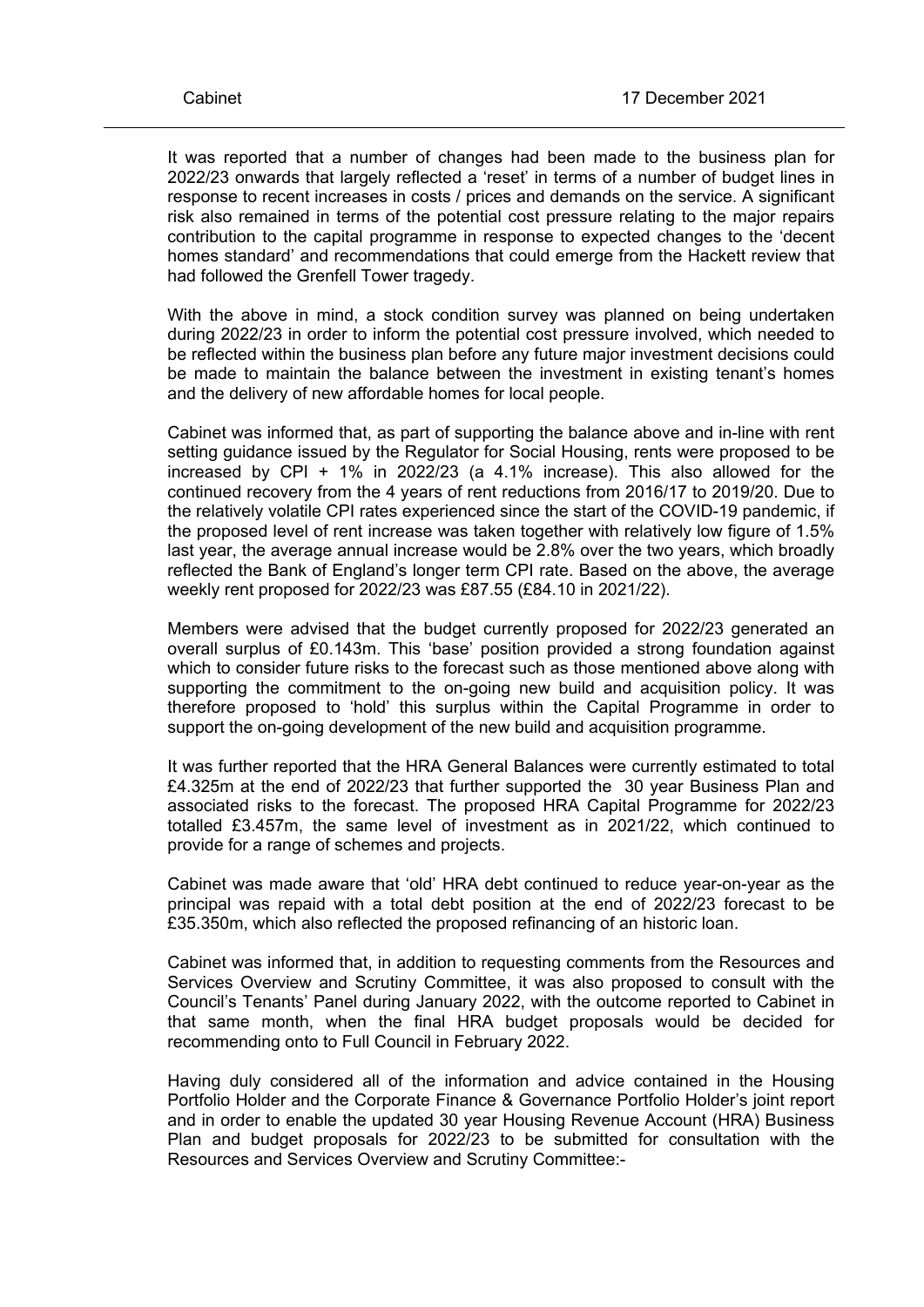It was moved by Councillor G V Guglielmi, seconded by Councillor P B Honeywood and:-

### **RESOLVED** that Cabinet –

- a) approves the updated Housing Revenue Account (HRA) 30 year Business Plan and proposed position for 2022/23, as set out in the Portfolio Holders' joint report and Appendix thereto; and
- b) requests the Resources and Services Overview and Scrutiny Committee's comments on this latest HRA financial forecast and proposed position for 2022/23.

## **102. CABINET MEMBERS' ITEMS - JOINT REPORT OF THE CORPORATE FINANCE & GOVERNANCE PORTFOLIO HOLDER AND THE HOUSING PORTFOLIO HOLDER - A.7 - FREEHOLD PURCHASE OF A RESIDENTIAL PROPERTY IN CLACTON-ON-SEA**

Cabinet had before it a joint report of the Corporate Finance & Governance Portfolio Holder and the Housing Portfolio Holder (A.7) which sought its approval, in principle, for the freehold purchase of a three bedroom residential property in Clacton-on-Sea to meet local housing needs.

Cabinet was aware that the Council had a target to bring 200 additional homes into the council housing stock in order to meet rising demands for high quality, affordable housing in the District. Those homes would be acquired or built via a range of approaches.

It was reported that this proposal was in respect of an opportunity to purchase a vacant three bedroom ex-Council house that was currently for sale on the open market in Clacton-on-Sea. For a number of years the Council had had a strong demand for three bedroom houses and this property met the criteria set out in the Council's adopted Housing Acquisitions and Development Strategy.

Members were informed that, in October 2021, Portfolio Holder approval had been obtained to initiate the Council's Property Dealing Procedure, to obtain an independent valuation of the property and to negotiate a price with the owners. An independent market valuation had now been obtained and negotiations with the owner had been completed satisfactorily, to enable the purchase to be progressed to a conclusion. Purchasing this property would add an additional property to the Council's housing stock in the Housing Revenue Account in an area of high demand.

Having considered all of the information and advice contained in the Portfolio Holders' joint report and to enable this matter to progress to a satisfactory conclusion:-

It was moved by Councillor G V Guglielmi, seconded by Councillor P B Honeywood and:-

**RESOLVED** that Cabinet authorises, in principle, the freehold purchase of the property in question for inclusion into the Council's housing stock.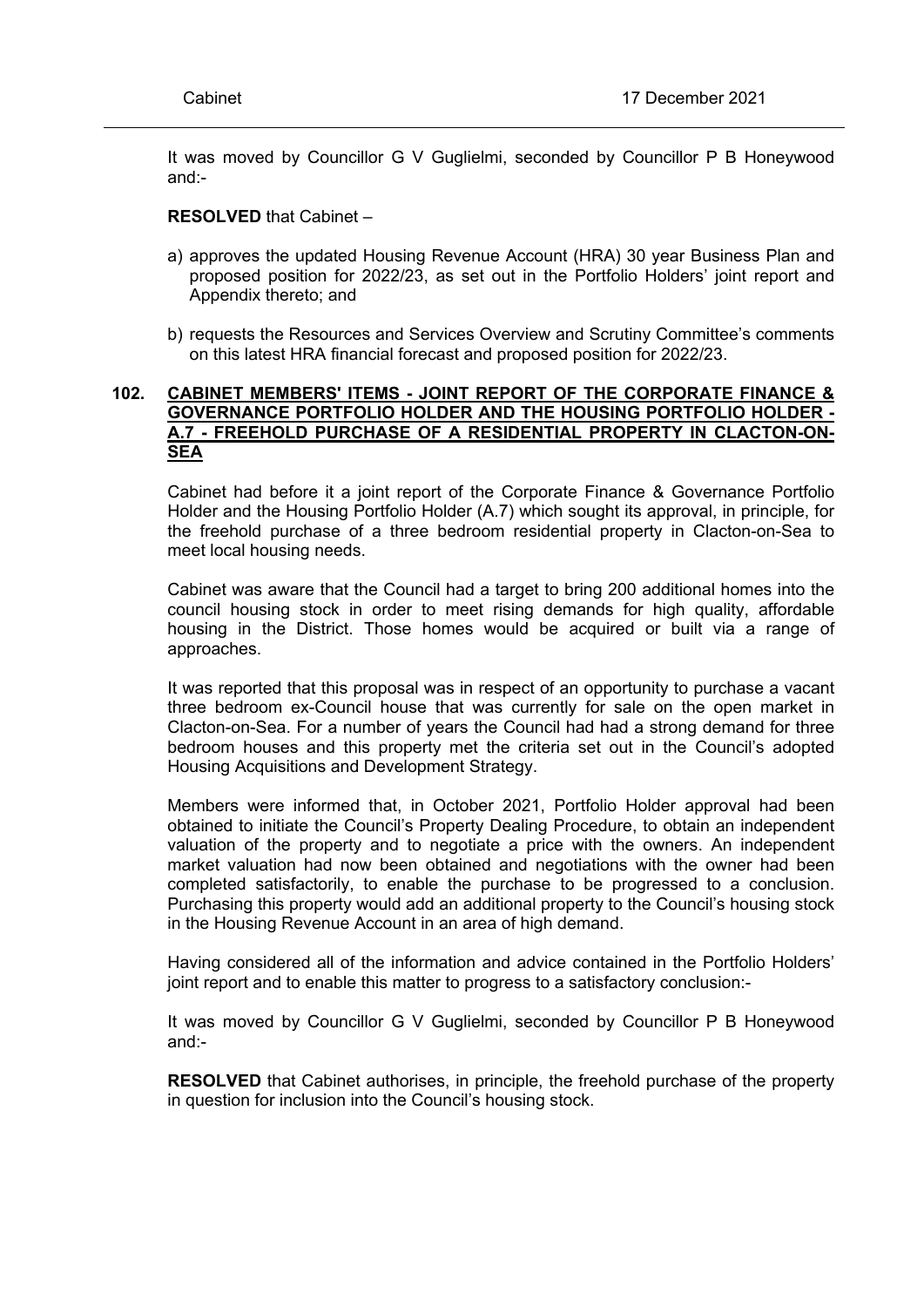## **103. CABINET MEMBERS' ITEMS - JOINT REPORT OF THE CORPORATE FINANCE & GOVERNANCE PORTFOLIO HOLDER AND THE HOUSING PORTFOLIO HOLDER - A.8 - FREEHOLD PURCHASE OF TWO RESIDENTIAL PROPERTIES IN CLACTON-ON-SEA**

Cabinet had before it a joint report of the Corporate Finance & Governance Portfolio Holder and the Housing Portfolio Holder (A.8) which sought its approval, in principle, for the freehold purchase, on revised terms, of two x 2 bedroom bungalows in Clacton from a developer.

Cabinet recalled that the properties in question were being delivered to the Council through a Section 106 agreement that had been entered into for affordable housing on the development site in question. The developer had initially approached another registered provider, Chelmer Housing Partnership (CHP) to purchase the properties but CHP had withdrawn as their development 'pipeline' was fully committed. The properties were located in Clacton-on-Sea which was a priority area for acquisitions, as set out in the Housing Acquisitions and Development Strategy adopted by Cabinet in October 2020. There were currently 105 households on the Housing Register in need of a two bedroom bungalow in Clacton-on-Sea.

Members were reminded that the Council's original offer of £188,000 per bungalow (£376,000 in total) had been accepted by the developer in October 2020. As completion of the freehold purchase had not taken place within a year of the original offer being accepted, the bungalows had been re-valued and following a significant increase in house prices, the purchase price had now been agreed at £210,000 per bungalow (£420,000 in total). The statutory agreements required to complete the transfer had now been received.

Having considered all of the information, advice and proposals contained in the Portfolio Holders' joint report and to enable this matter to progress to a satisfactory conclusion:-

It was moved by Councillor G V Guglielmi, seconded by Councillor P B Honeywood and:-

**RESOLVED** that Cabinet approves, in principle, the revised terms for the freehold purchase of the two properties in question for inclusion into the Council's housing stock.

## **104. MANAGEMENT TEAM ITEMS**

There were none on this occasion.

## **105. EXCLUSION OF PRESS AND PUBLIC**

It was moved by Councillor Stock OBE, seconded by Councillor G V Guglielmi and:-

**RESOLVED** that, under Section 100A(4) of the Local Government Act 1972, the press and public be excluded from the meeting during consideration of Agenda Items 17 to 20 on the grounds that they involve the likely disclosure of exempt information as defined in paragraph 3 of Part 1 of Schedule 12A, as amended, of the Act.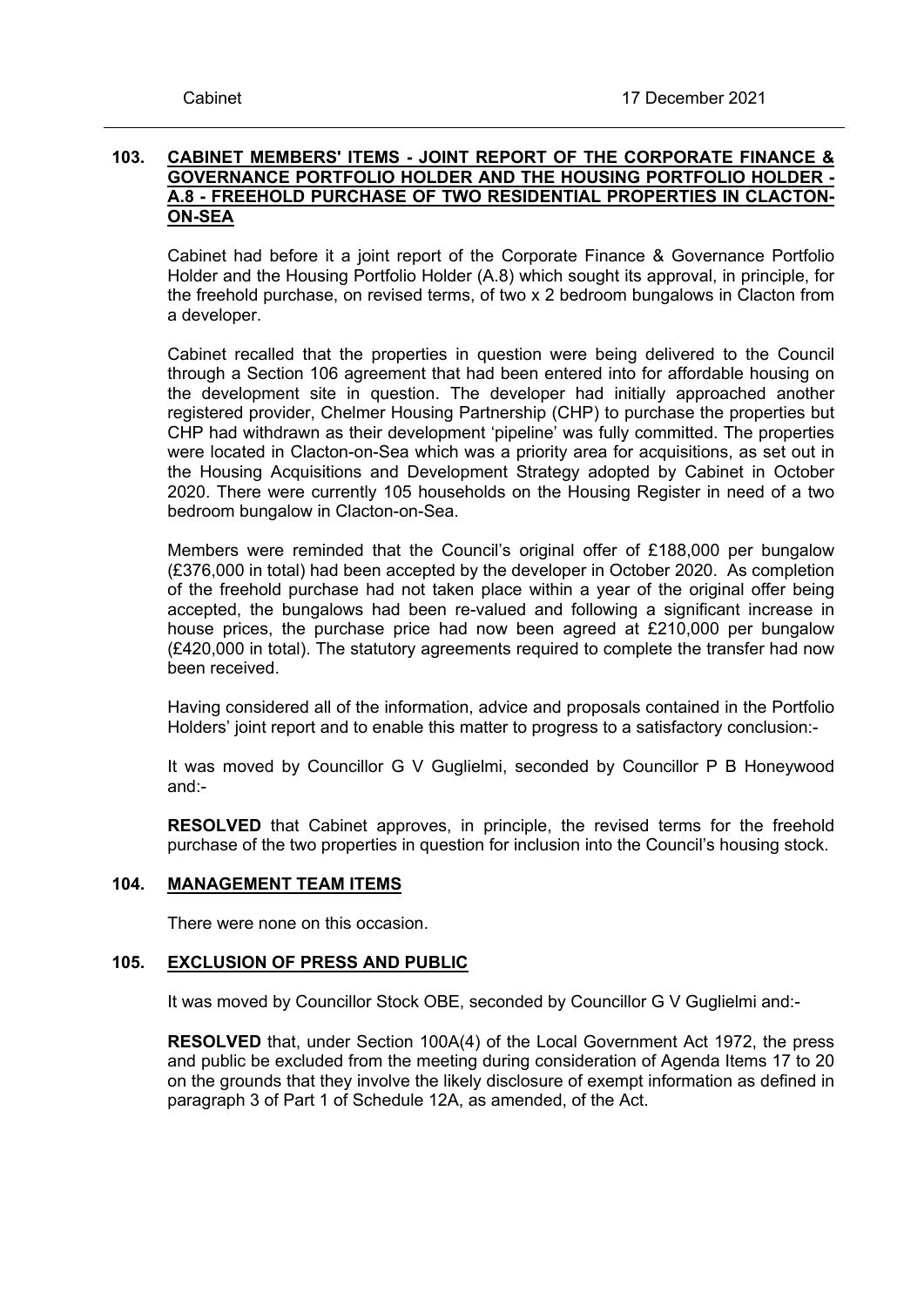## **106. EXEMPT MINUTES OF THE MEETING HELD ON FRIDAY 12 NOVEMBER 2021**

It was **RESOLVED** that the exempt minutes of the meeting of the Cabinet, held on Friday 12 November 2021, be approved as a correct record and be signed by the Chairman.

## **107. CABINET MEMBERS' ITEMS - REPORT OF THE ENVIRONMENT & PUBLIC SPACE PORTFOLIO HOLDER - B.1 - PROCUREMENT EXEMPTION: REPLACEMENT CREMATORS AT WEELEY CREMATORIUM**

**RESOLVED** that Cabinet –

- a) notes that market research for cremators replacement plant and associated services has revealed one supplier with a suitable financial standing with the majority of the market share and recognises the need to return the facility to a fully functioning and safe service at the earliest opportunity;
- b) therefore grants an exemption to the Procurement Procedure Rules in order to allow a direct award of the contract for supply, installation and servicing and maintenance of cremators to Faculative Technologies; and
- c) authorises the publication of the required VEAT notice in accordance with the Public Contract Regulations 2015 and the adherence to the 10 day standstill period.

## **108. CABINET MEMBERS' ITEMS - JOINT REPORT OF THE CORPORATE FINANCE & GOVERNANCE PORTFOLIO HOLDER AND THE HOUSING PORTFOLIO HOLDER - B.2 - TERMS FOR THE FREEHOLD PURCHASE OF A PROPERTY IN CLACTON-ON-SEA**

**RESOLVED** that Cabinet –

- (a) approves the terms for the freehold purchase of the property in question, as set out in the Portfolio Holders' joint report; and
- (b) authorises the Corporate Director (Operations and Delivery) to enter into a contract and transfer deed to complete the purchase of the property on the terms set out and subject to such other terms that he considers necessary.

## **109. CABINET MEMBERS' ITEMS - JOINT REPORT OF THE CORPORATE FINANCE & GOVERNANCE PORTFOLIO HOLDER AND THE HOUSING PORTFOLIO HOLDER - B.3 - TERMS FOR THE FREEHOLD PURCHASE OF TWO PROPERTIES IN CLACTON-ON-SEA**

**RESOLVED** that Cabinet –

- (a) approves the acceptance of the transfer of the properties in question to the Council as Affordable Housing Dwellings at the purchase price of £210,000 each (total purchase price £420,000); and
- (b) authorises the Corporate Director (Operations and Delivery) to enter into a contract on the terms set out in the Portfolio Holders' joint report and subject to such other terms that he considers necessary.